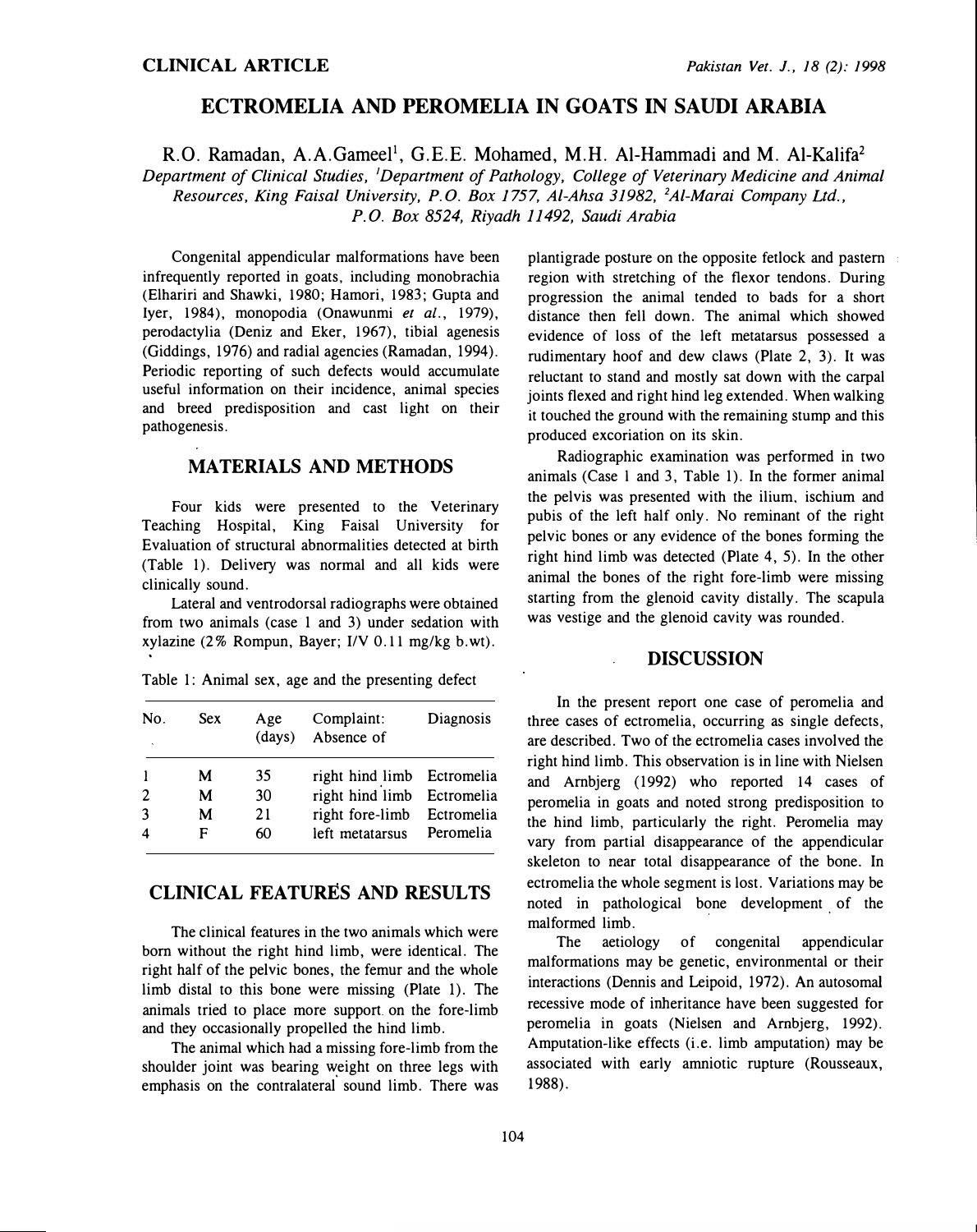

Plate 1: Animal born with 3 legs (Ectromelia).



Plate 3: The distal end of the metarsal region of the kid in Fig. 2. Note the presence of claws on the stump:





- Plate 2: A kid born with a missing left metatarsus (peromelia)
- Plate 4: Lateral radiograph of the kid in Fig. 1 to illustrate absence of the bones of the right hind limb including the pelvis.